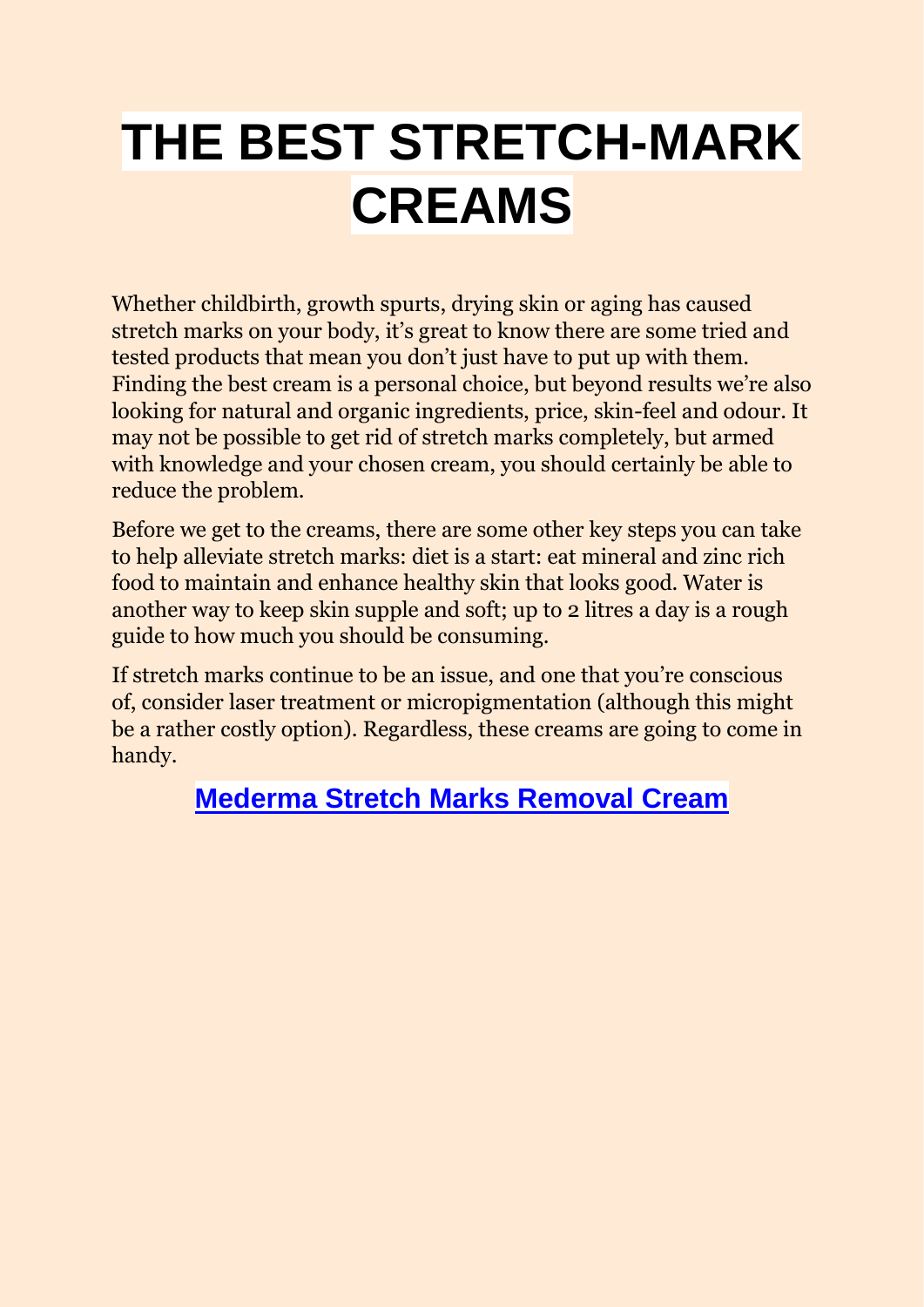

Starting from week 13 of your pregnancy, you can start using this cream to halt stretchmarks before they begin. Believe us, it'll be worth the effort. Tests have shown that even after 7 months you could be stretchmark free if applied daily. The cream is not oily and has a pleasant smell; try using Mederma's Quick Dry Oil over the top of the cream for extra moist skin, especially in dry climates.

#### **[Body Merry Stretch Marks & Scars Defense Cream](https://www.bodymerry.com/products/best-stretch-marks-cream-removal)**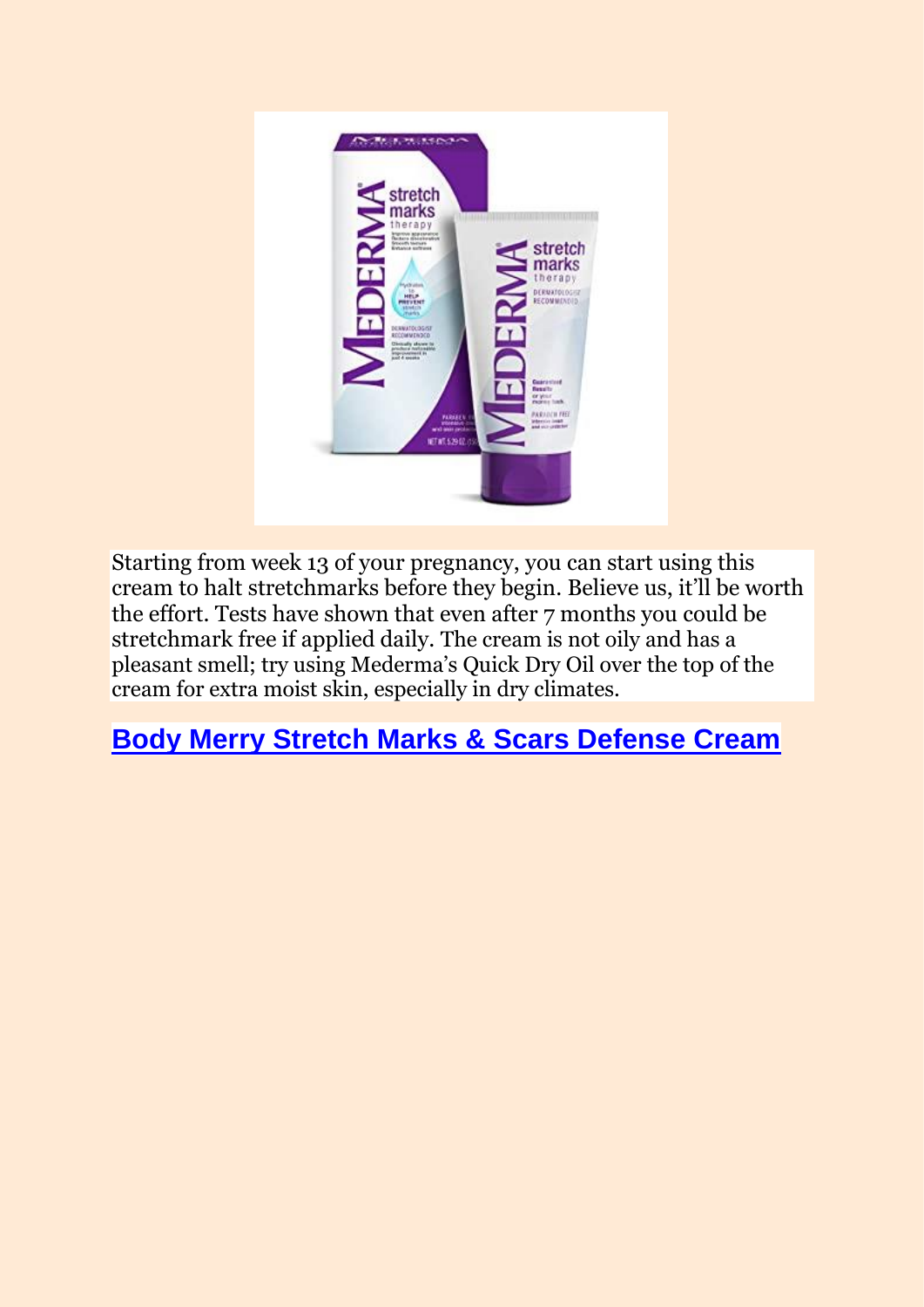

For quick results once stretch marks have started to appear, this defence cream is A1, thanks to a formula that combines organic cocoa butter, jojoba oil and green tea leaf extract – all acknowledged healers of stretch marks. One of our reviewers, Monica, commented, "This product lightened the colour of my stretchmarks quickly; I think this is because it moisturizes so well, and over the course of  $-$  say  $-$  a couple of months, I saw even better results." The product is very thick, so probably best used in the evenings.

# **[Bio-Oil Multiuse Skincare Oil](https://www.bio-oil.com/en)**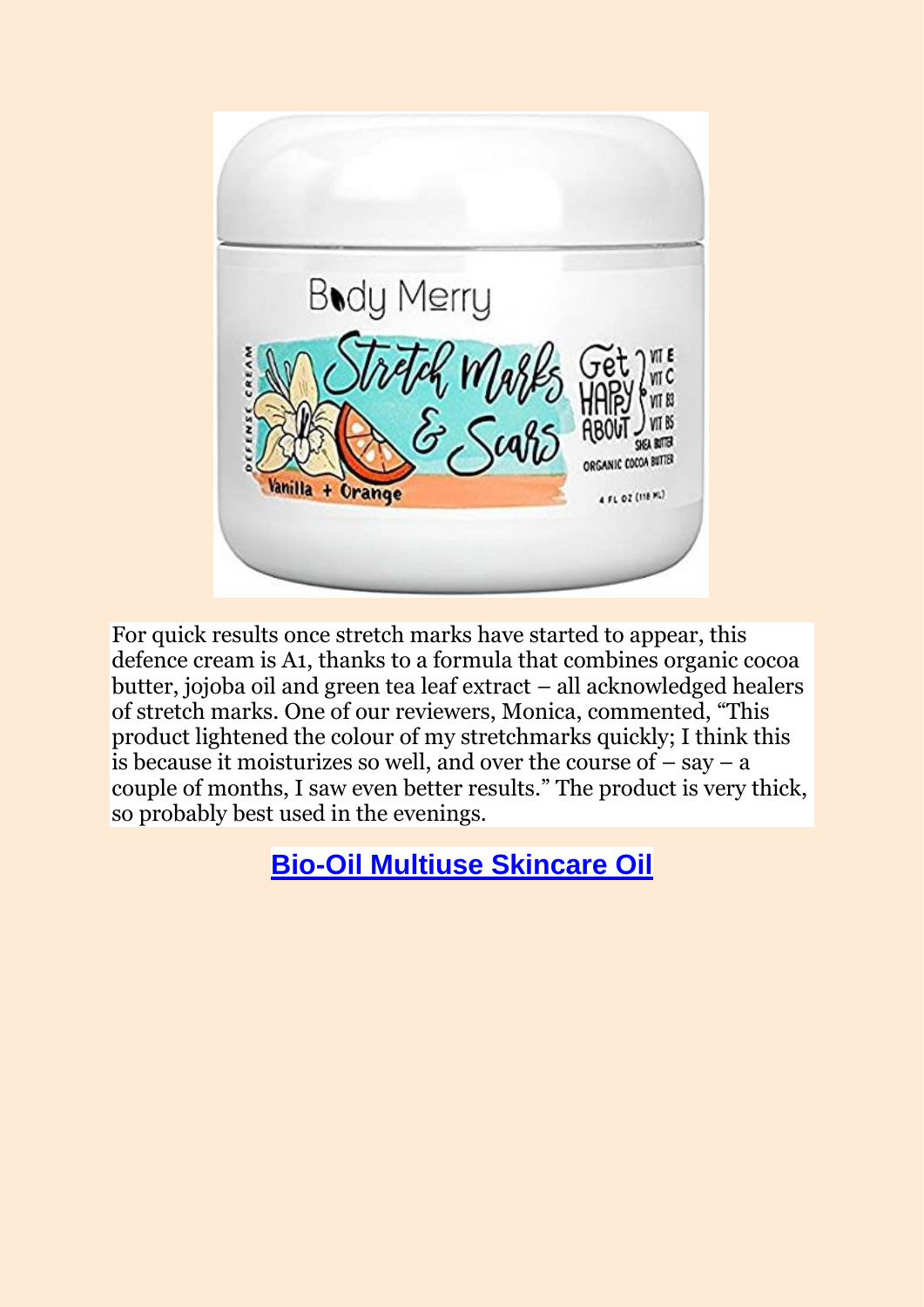

If it's good enough for Pamela Anderson, Mel B and Kim Kardashian, then it must be doing something right. While continued use may not completely eradicate the texture of your stretch marks, Bio Oil will deal very effectively with their appearance. Has a slightly oily texture that might make wearing tight clothes an issue.

# **[Mustela Stretch Mark Prevention Cream](https://www.mustela.com/en/stretch-marks-cream)**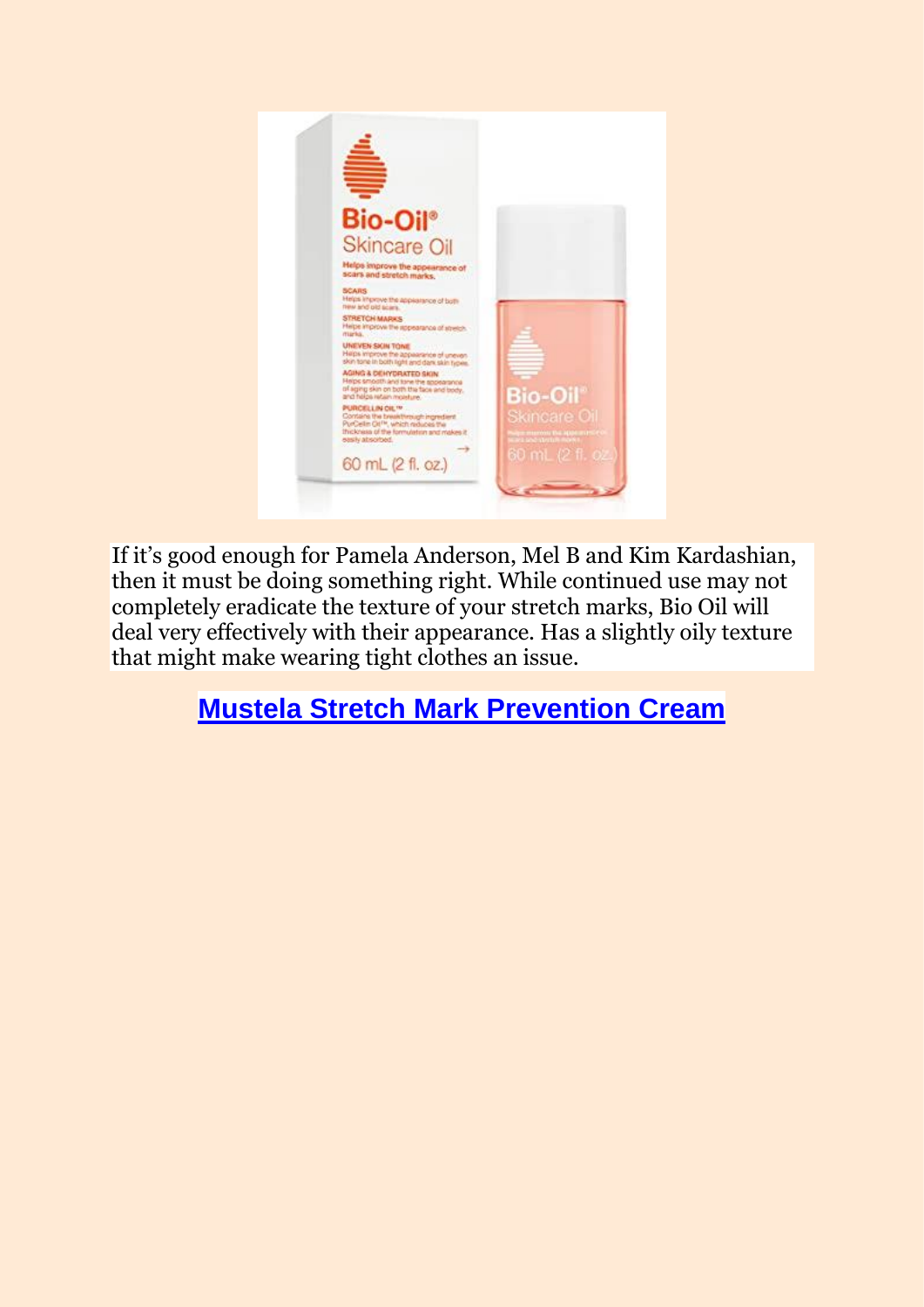

Great (and safe) as an application both before and after pregnancy thanks to natural ingredients like avocado peptide and shea butter. It's one of the best textured creams on our list; according to Macey, our reviewer, "I liked the fact it wasn't heavy or oily like a lot of other creams can be. It did the job with my stretchmarks, and I could use it day or night because it didn't stick to my clothes."

## **[Palmer's Cocoa Butter Formula Tummy Butter](https://uk.palmers.com/)**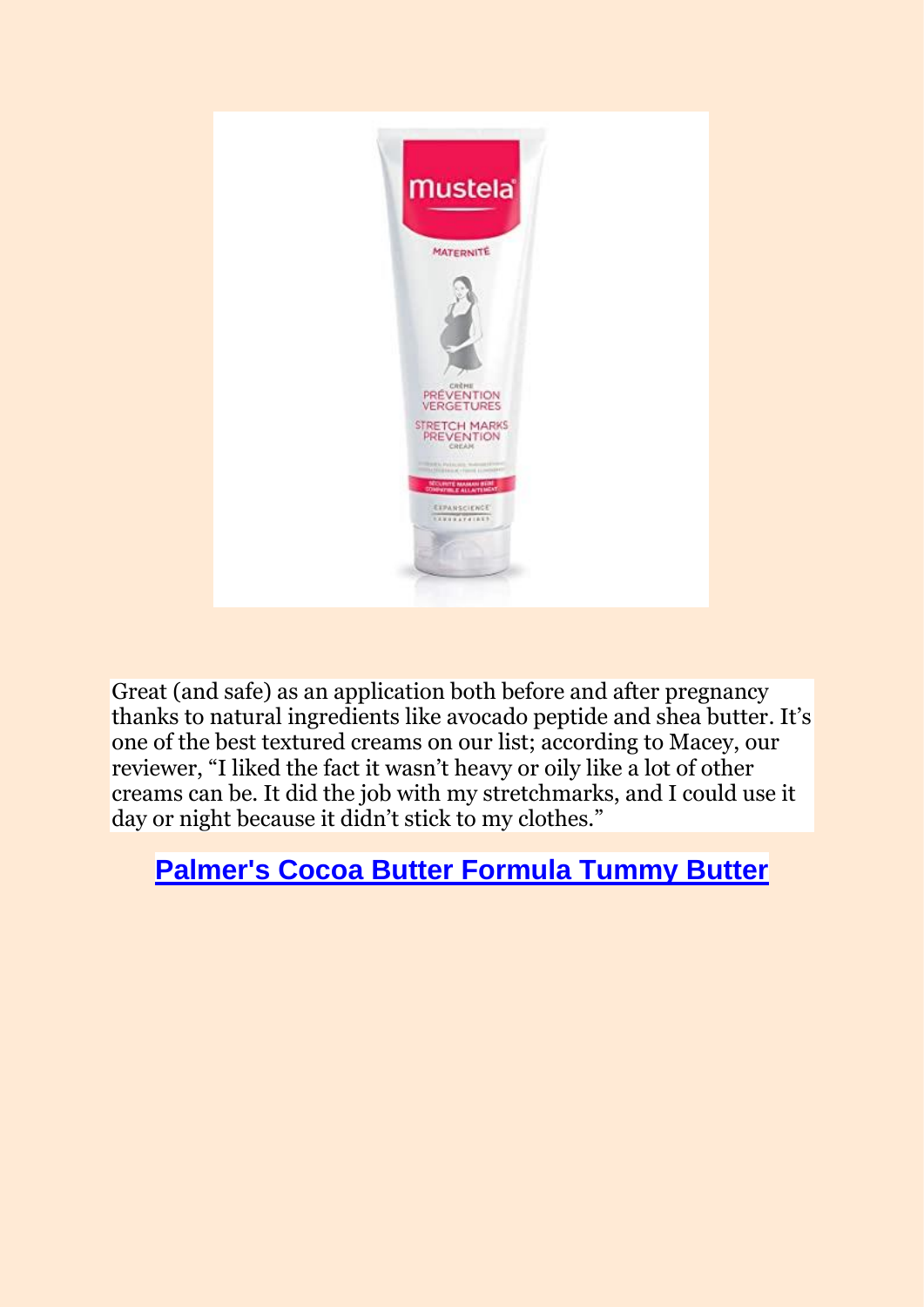

Cocoa butter is renowned for its moisturizing capabilities for the whole body. This formula is especially created to combat stretch marks, with natural ingredients that help to detoxify and help to break up fatty deposits. This all leads to great elasticity and softness. It might take some time to see positive results (you are going natural after all), but will gradually lead to smoother skin if you massage into central areas every day.

## **[Clarins Stretch Mark Removal Cream](https://www.clarins.co.uk/offers/specialoffers/?&gclsrc=aw.ds&&gclid=CjwKCAjwyo36BRAXEiwA24CwGdeHTMzjCUBKlqrnj69NtLDu5vhh7pUt0gi-vzlx5MxoKAe9vp_mxxoCz6sQAvD_BwE&gclsrc=aw.ds)**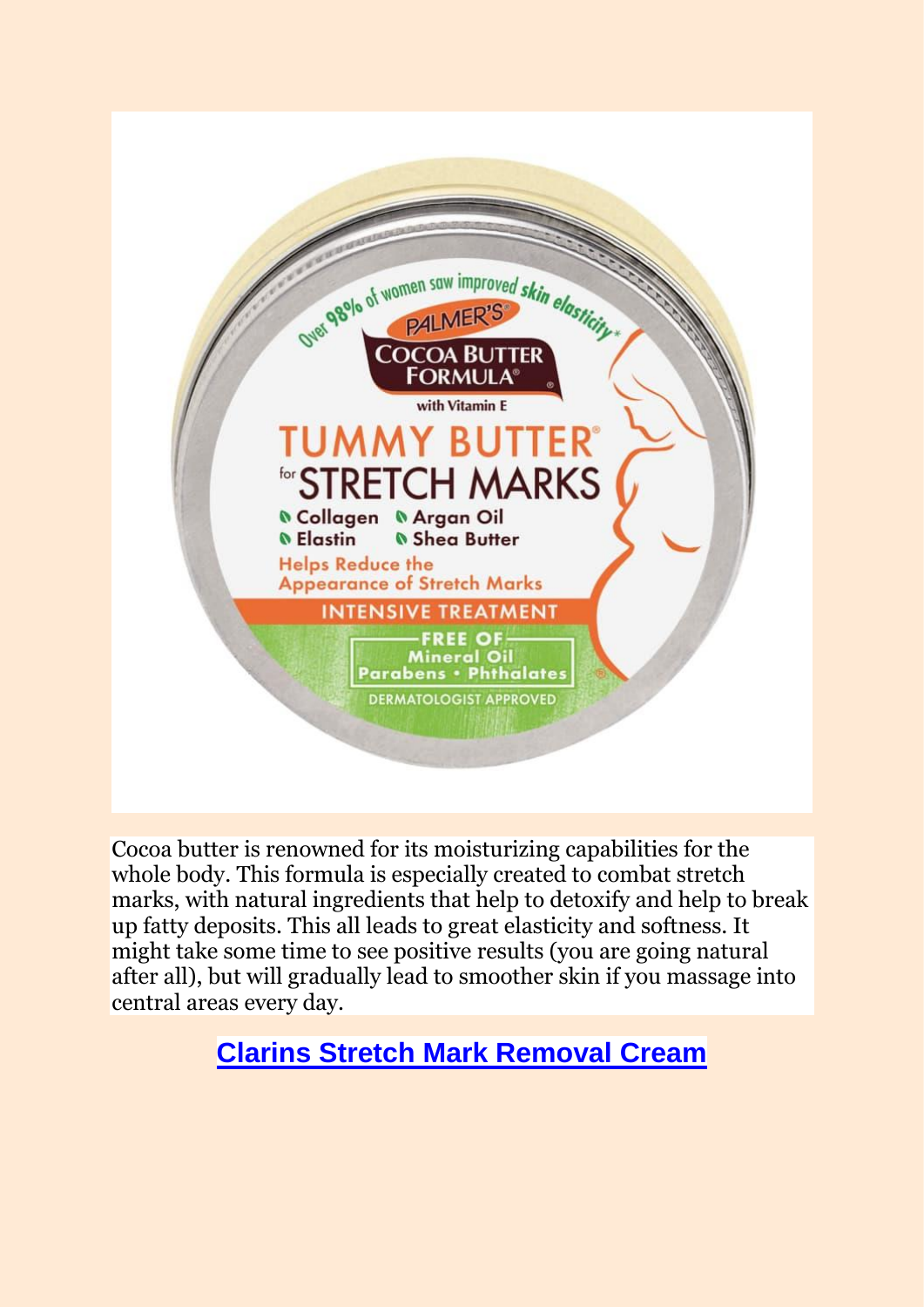

Really great at firming skin that may be sagging due to stretching or aging. Containing crowberry juice, you can also expect it to do a good job of smoothing and – if used over time – helping with the overall appearance of skin and the dissipation of those stretchmarks.

#### **[Fierce Stretch Mark and Scar Removal Cream](https://www.pinterest.co.uk/pin/745205069571000319/)**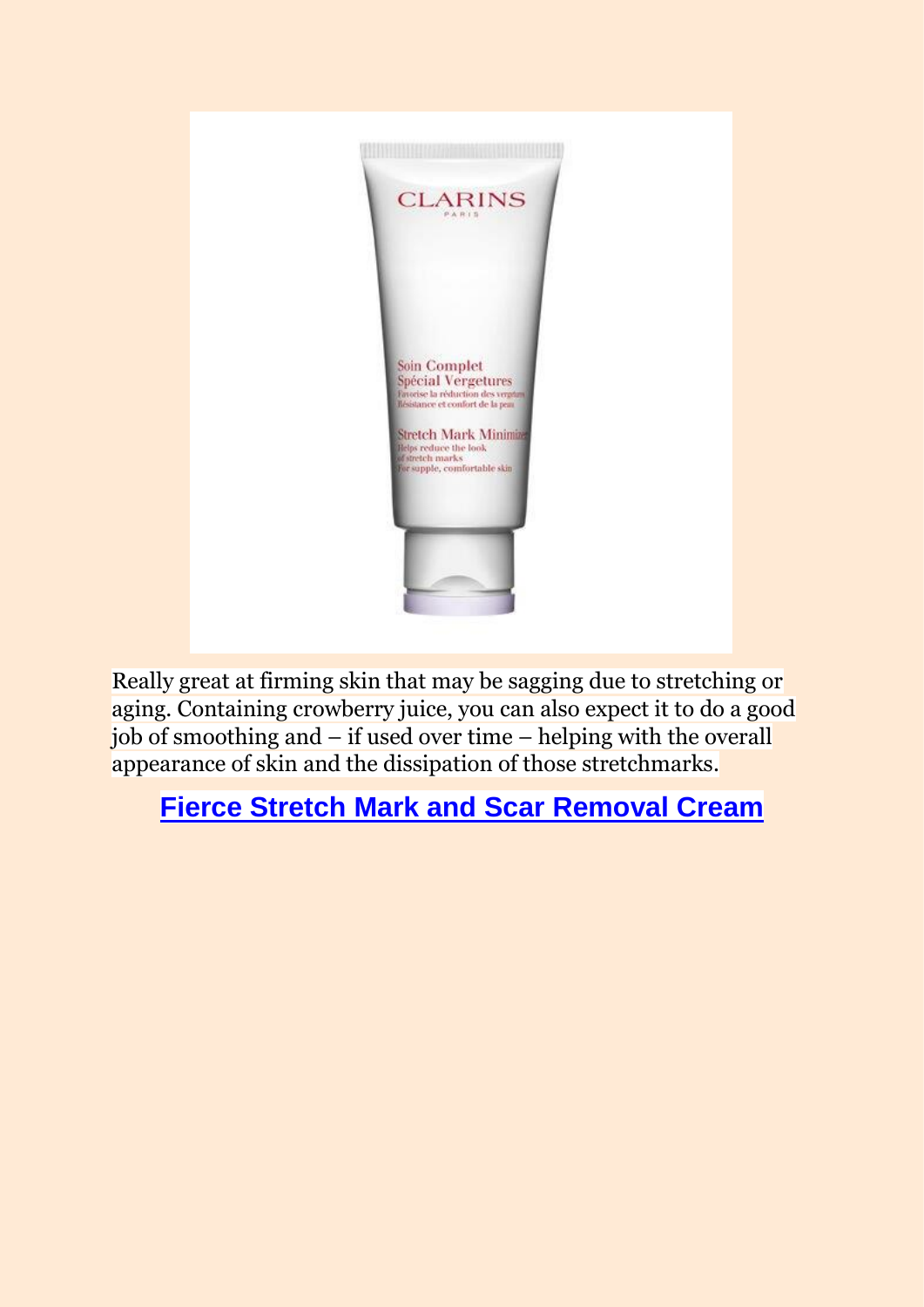

This stretch mark cream has a cool tub and a fantastic aroma. Says our tester Kelly, "It was a great cream and I loved the citrus smell in the morning. It really perked me up and helped me to start my day." It also does a great job of removing stretch marks, with a blend of healthy ingredients including jojoba, shea cocoa and mango butters.

**[Sol de Janeiro Bum Bum Cream](https://soldejaneiro.com/products/brazilian-bum-bum-cream)**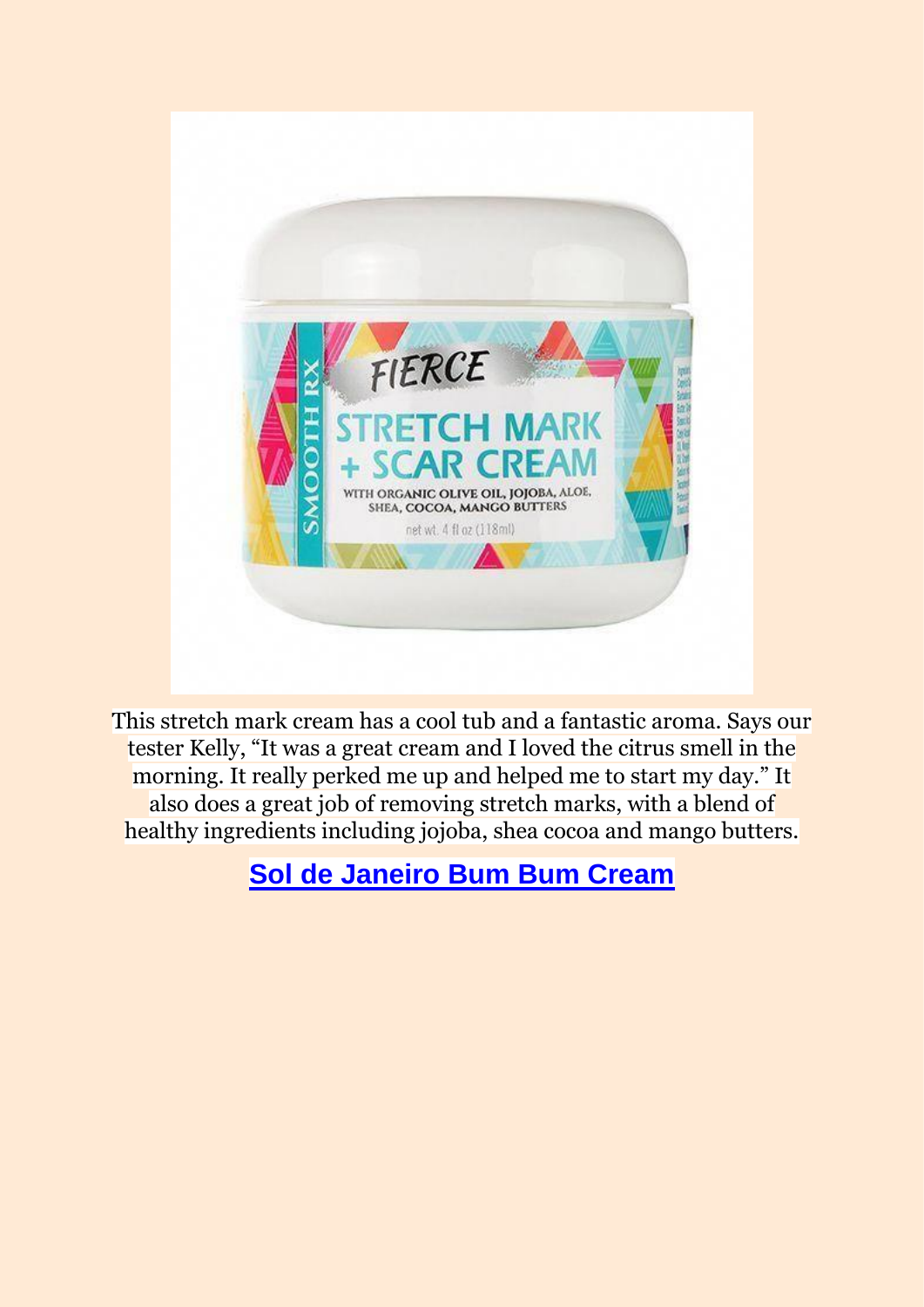

Yes, the name is… unusual, but suitable in that this is a cream that's good for the whole body, not just the midsection – thighs, arms, bottom – anywhere marks can appear. A thick and creamy cream that helps tighten the skin with consistent use.

**[Glow Belly Butter 100% Organic Stretch Mark](https://www.gloworganics.co/products/belly-butter)  [Removal Cream](https://www.gloworganics.co/products/belly-butter)**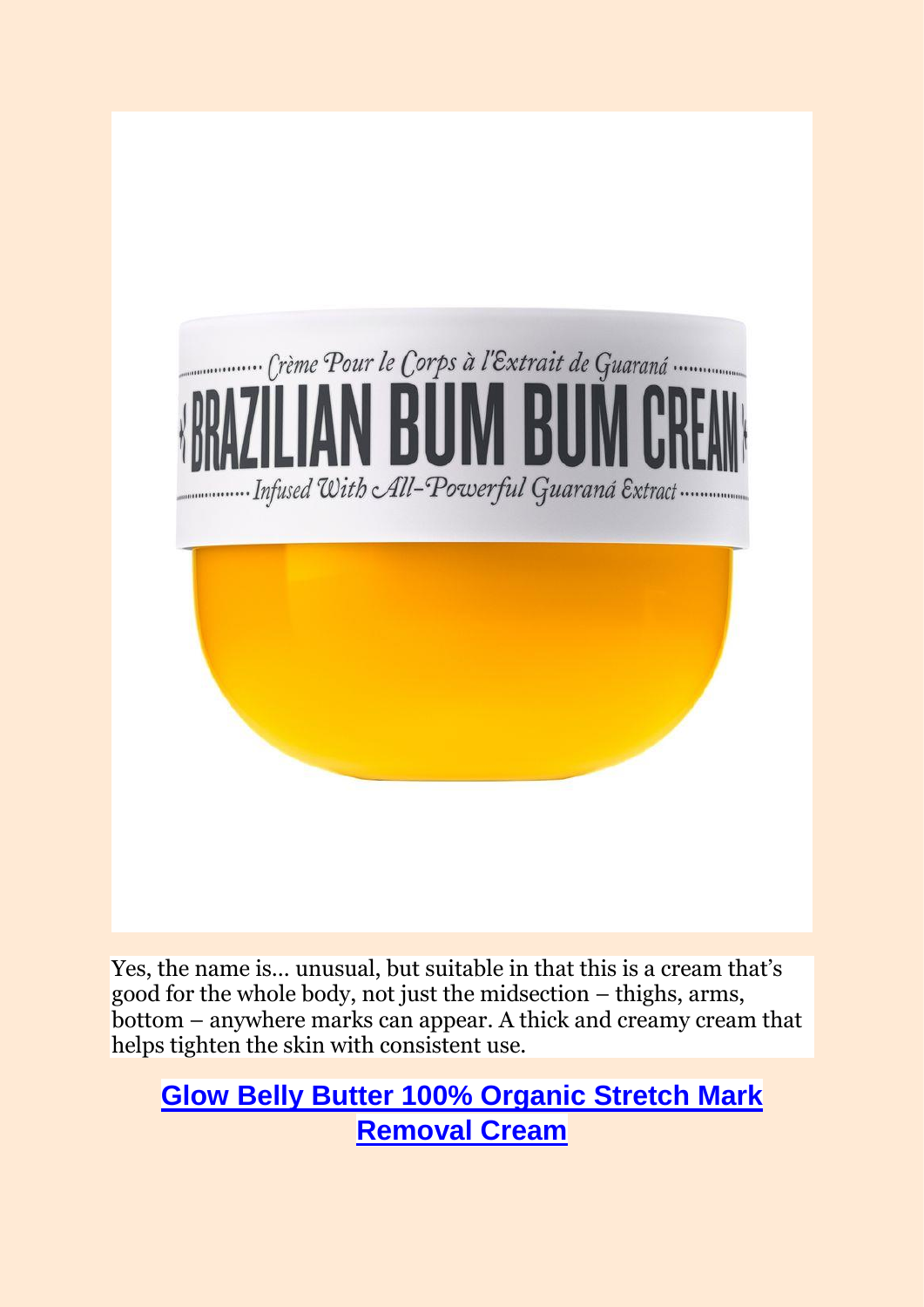

Great at removing darker marks, this organic, scent free product contains a host of prime ingredients including, grapeseed, almond oil and macadamia nut. It's great as an early prevention cream or if marks have become problematic and dark during and after pregnancy.

## **[Pure Life Science Stretch Marks Massage Oil](https://www.amazon.com/Anti-Stretch-Marks-Massage-Oil/dp/B076J1VRB4)**